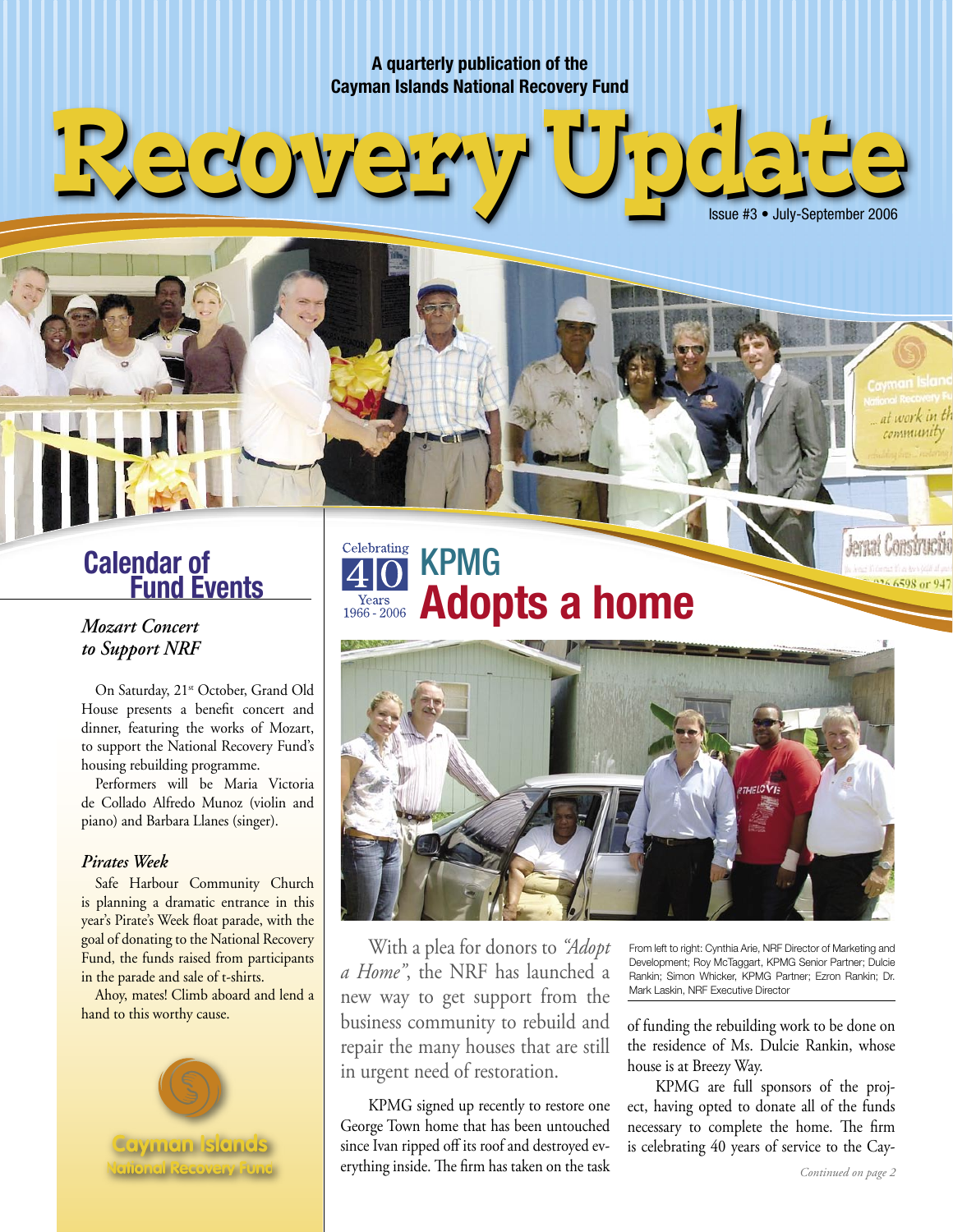## East End Residents Open Doors To New Homes



Pleased to be back home, Ms. Corine Connolly takes time for a photo with (L-R) Father Michael Tapajna (I AM CO); James Moore (J&P Construction); Wendy Ann George, (I AM CO); Ludlow Buckeridge and Cynthia Arie of the NRF.

The National Recovery Fund's housing rebuilding programme has been moving apace in East End, where the Fund is completing the construction of 12 new homes.

 The rebuilding project was made possible through funds donated by the I AM CO charity of philanthropist Susan Olde. Last year I AM CO turned over its hurricane relief operations in East End to the National Recovery Fund, which along with the East End District Committee has identified houses to be completely rebuilt and repaired in the district.

The 12 homes are funded by I AM CO as well as additional monies

### **Show You Care!** her own again. **Adopt A Home**

Please support the NRF's Adopt-A-Home Programme with your donations to repair, rebuild or refurnish a home. **323-0551 | 943-3863**

provided by the government. Another three homes are scheduled to be built, with funding from the government. Six of the 12 homes have been completed and the thankful homeowners have opened their doors to thank the Fund, I AM CO representatives, MLA Hon. Arden McLean and the contractors who they all agree have done a marvelous job.

Contractors on the project are: McLaughlin Construction; Top Notch; Pro Active Construction; Jernat Construction and J&P Construction. The rebuilding in East End is supervised by the NRF's part-time project manager, Ludlow Buckeridge along with overall project manager, David Bodden.

## KPMG Adopts a home

*Continued from page 1*

man community and views its support of the NRF's housing recovery programme as a fitting way to continue making a mark as corporate citizens.

 "KPMG are proud to support the NRF's Adopt-a-Home Programme. It is a great way for sponsors to see clearly and transparently



A look at Ms. Rankin's home

the results of their contribution," noted Simon Whicker, Partner at the firm.

 Full sponsorship is one of three options available to potential sponsors of the "Adopt a Home" programme.

 Partial sponsorship requires donors to fund a percentage of the project, whether 75%, 50% or 25% of the necessary finances. Shared sponsorship requires a partnership of community groups to raise funds and donate labour in order to meet the cost of construction and labour needed for completion.

 The Dart Foundation has matched corporate donations up to \$500,000 so this recent KPMG sponsorship has had a magnified effect as the \$75,000 donation has been doubled. Ms. Rankin was overcome by the generosity of KPMG and the NRF.

 Having lived with her son for the last two years after Ivan she was deeply relieved to finally start on the road to occupying a house of

*Call Now!*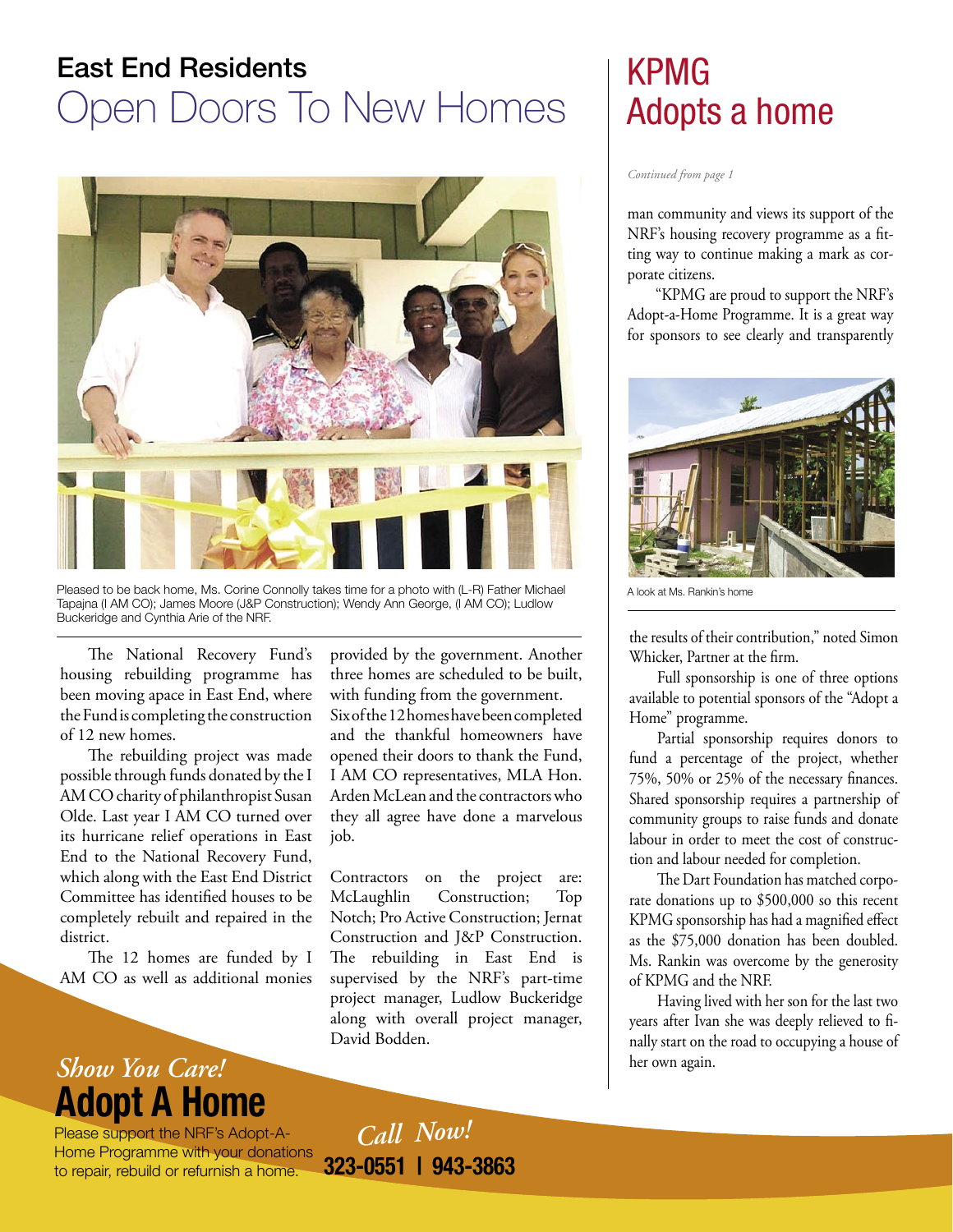## Progress Report

"Race Night"

### **Brings in the Money**

'A Night at the Races' was the fundraising event of the year for the NRF as well as being one of the highlights of this year's social calendar. The event was based on a raffle for a chance to win the main prize of two all-expense paid trips to the 2007 Kentucky Derby.

The hat competition was a memorable item on the night's entertainment and it certainly produced some very elaborate and creative head-wear, which not only made for a great competition but also served to brighten the evening. Sandy Hew walked away with the top prize in the hat competition, which was a half-day spa treatment at the Ritz-Carlton. The fundraiser netted over \$150,000, including matching funds from



Dart Foundation.

NRF Director of Marketing and Development, Cynthia Arie was more than content with the event as she commented: "We are very pleased that this event turned into a spectacular evening of entertainment and was very successful in raising money for Several members of the Price Waterhouse Coopers team enjoy the festivities at "Night at the Races". PWC was one of the main sponsors of the event, with its donation of \$10,000.

the National Recovery Fund."

The event was hailed by all those in attendance as a great success and a very worthwhile event.



The National Recovery has released its first annual report, which highlights the activities of the fund during its first year and chronicles its success in dealing with Cayman's post-Ivan housing restoration.

#### Here are some of the highlights:

- Since inception the NRF has raised over \$10 million US in cash donations.
- The fund has received tax-exempt  $\bullet$ status for all US and Canadian donations.
- Within a year the NRF repaired and restored more than 300 homes all over Grand Cayman.
- The fund is currently undertaking the rebuilding of homes that were too severely damaged after Ivan to simply be repaired. These homes had to be demolished and new



structures erected.

- Six homes have been completely rebuilt in East End since the NRF started the rebuilding project, and another six are nearing their completion stages.
- Another 35 homes are on the list to be rebuilt and

plans are under way for several of them already while another 150 homes are still listed for repairs.

- Budget Estimates for these repairs are around \$5.5 million
- The NRF has held several fundraisers that were very successful and played a major role in aiding the Fund's many projects. Two of the most successful fundraisers to date were: A Night at the Races' held in June 2006 and the National Telethon, held September 2005.

**Remember!**